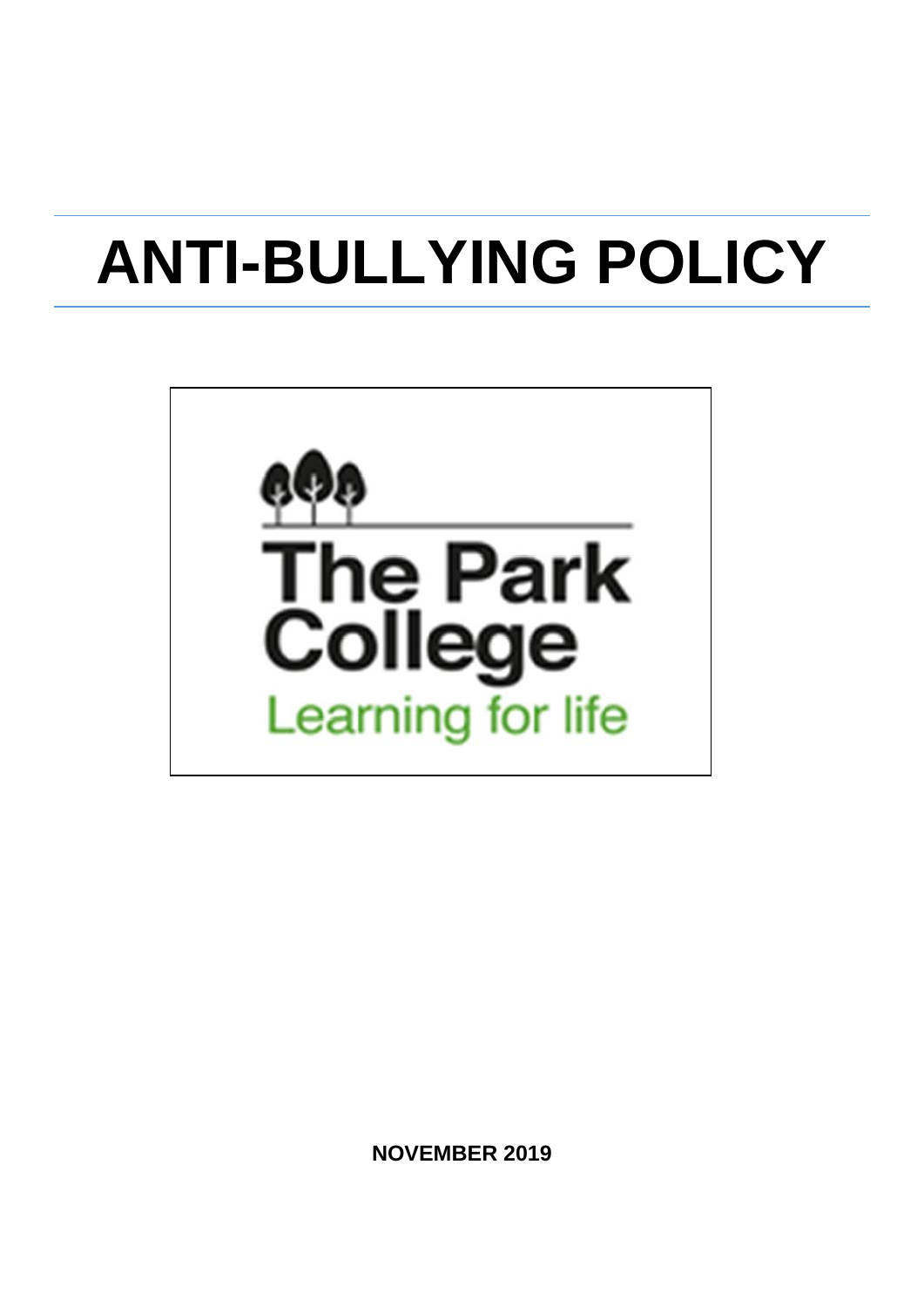

# **CONTENTS**

**Introduction**

**Purpose**

**Scope**

**Related Policies**

**Definition**

**Responsibilities**

**Bullies and Victims**

**Signs and Symptoms**

**Procedure**

**Preventing Bullying**

**Strategies and Support**

**Working with Parents/Carers**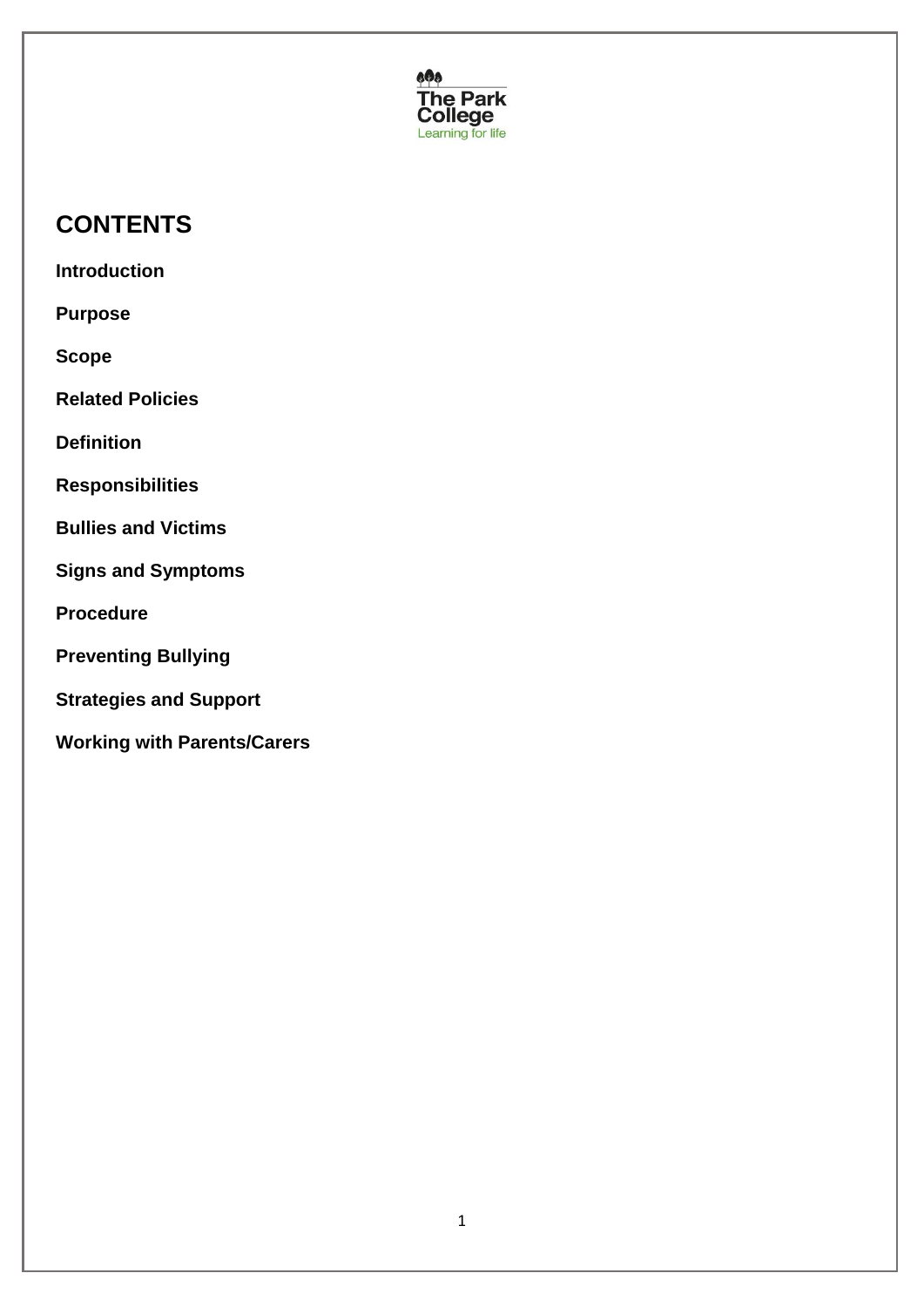

#### **INTRODUCTION**

Staff, students and visitors have the right to live work and learn in an atmosphere that is free from harassment and fear. The safety and welfare of our students and staff is of the utmost importance and bullying of any kind is never accepted. All bullying is unacceptable, regardless of its form or which excuses are given to justify it. We promote mutual respect and tolerance. We support any one who feels they are experiencing bullying to resolve the situation and remove the behaviour.

#### **PURPOSE**

- To ensure a secure and happy environment, free from threat, harassment, discrimination or any type of bullying behaviour
- To ensure a consistent approach to preventing, challenging and responding to incidents of bullying
- To outline the commitment of the College to continuously improve ways we address bullying

#### **SCOPE**

This Policy applies to all students, full and part-time, enrolled at the College, staff and users of the provision at the College. It applies to student behaviour in all College related activities, on or off site. It forms part of the College's commitment to the safeguarding of adults and young people.

# **RELATED POLICIES**

This policy should be read in conjunction with the following:

**Safeguarding** 

Student Behaviour

Compliments, Comments and Complaints

Equality and Diversity

Online Safety

Health & Safety

Medical Needs

Staff Code of Conduct

Whistle Blowing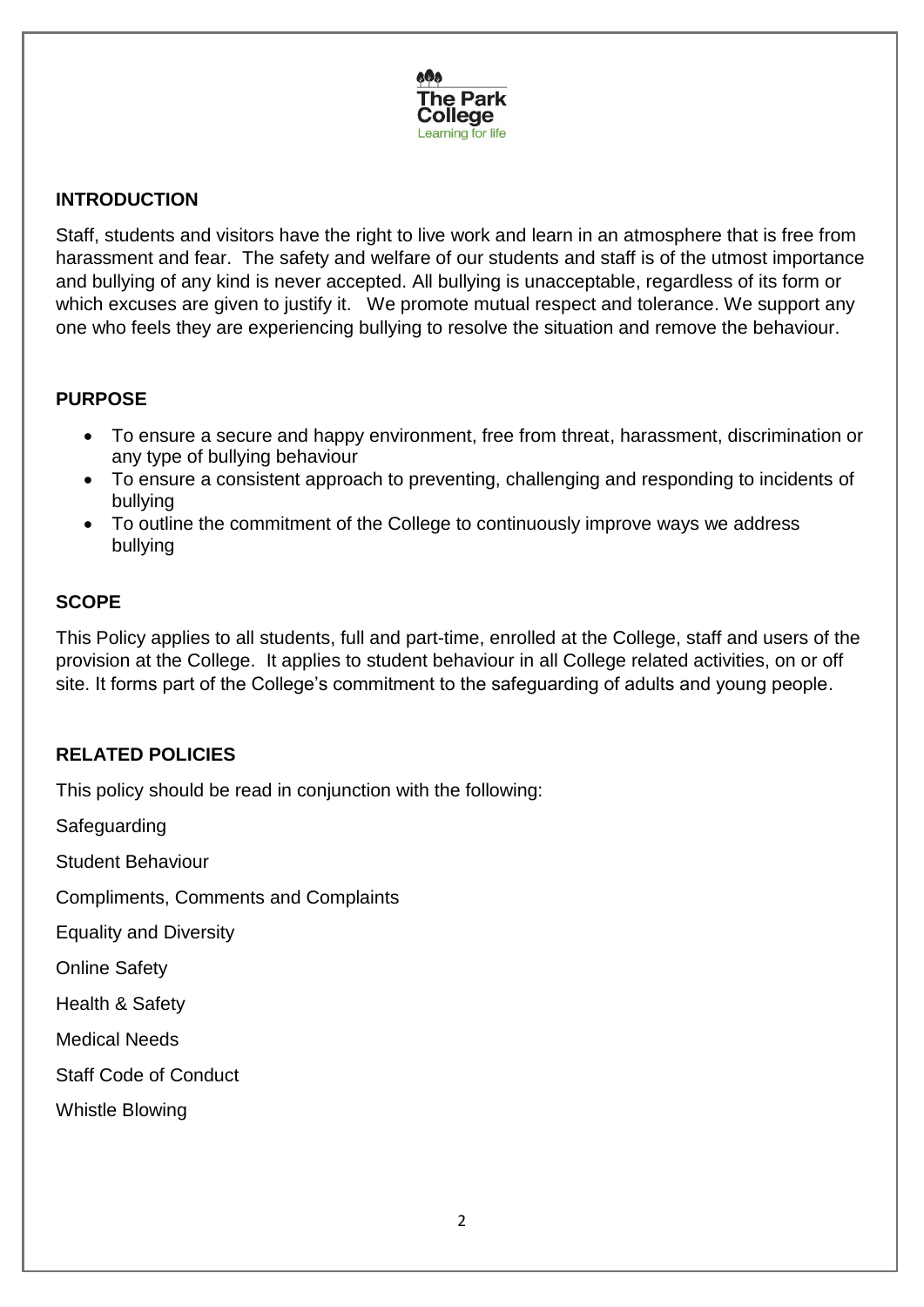

#### **DEFINITION**

*There is no legal definition of bullying. Bullying is a use of power and behaviour by an individual or group, usually repeated over time, that intentionally hurts another individual or group either physically or emotionally. Bullying can be short term or happen over long periods of time. Bullying is anti-social behaviour that is never acceptable.* 

Bullying can be :

- Emotional
- Physical
- Racial
- Sexual
- Homophobic
- Transphobic
- Faith-based
- Direct or indirect
- Online
- Related to social economic status.

Bullying can take place anywhere and may be related to

- Race
- Religion
- Culture
- SEN or disability
- Appearance or health condition
- Disability
- Home circumstances
- Sexual orientation
- Gender

#### **RESPONSIBILITIES**

It is the responsibility of everyone working or studying at The Park College to promote mutual respect, fairness and equality. Everyone should understand the issues around bullying, be aware of signs to look out for and know how to manage any incidents of bullying.

# **The Park College Directors**

- review the Anti-bullying policy and its implementation
- receive termly reports on incidences of bullying and subsequent actions taken through safeguarding monitoring procedures

# **The senior management team** (SMT)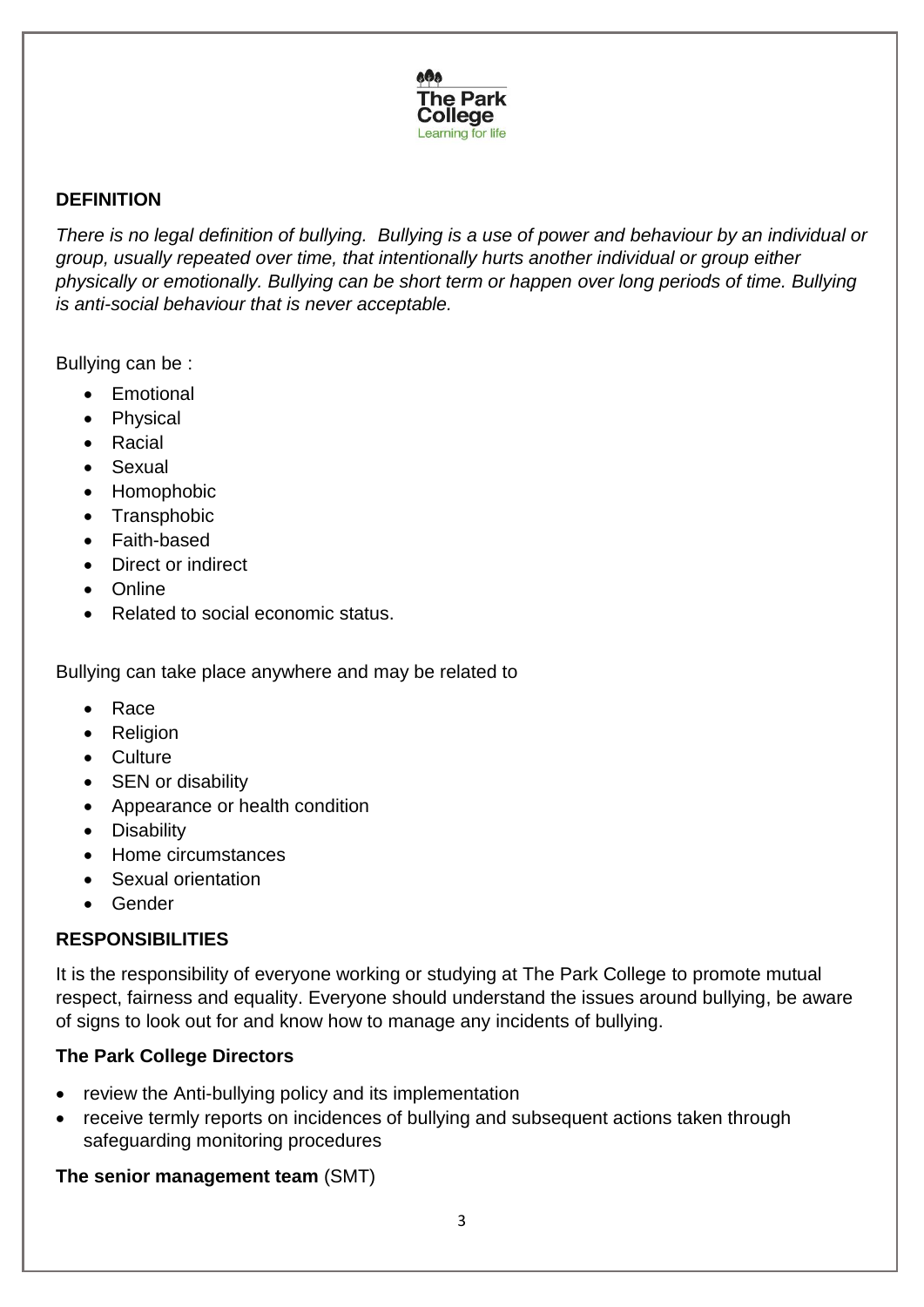

- monitor the implementation and effectiveness of our anti-bullying policy and procedures
- review this policy every year to make sure it is effective and up to date

# **The Park College Principal**

- ensures all staff are aware of this policy and related documentation
- ensures a suitable approach to the prevention and tackling of bullying is in place at the college
- reviews all logged incidents and takes any necessary actions
- ensures effective communication with parents/carers is maintained with parents/carers
- reports on incidences of bullying and subsequent actions taken as part of regular monitoring by The Park College directors

#### **All staff**

- ensure they are familiar with this policy and adhere to all relevant procedures
- always promote respect
- use college wide systems to report all incidents of bullying
- support all students directly

#### **All students**

- develop an understanding of what bullying is
- know what to do if they are worried someone is being bullied
- know what to do if they are being bullied.

# **BULLIES AND VICTIMS**

Bullying takes place where there is an imbalance of power of bully over a victim.

Staff must remain vigilant about bullying and approach this in the same way as any other category of safeguarding.

Students may not be aware or be able to articulate that they are being bullied. Staff should be able to identify students who may be vulnerable and who could fall victim to bullying as well as those who may demonstrate bullying behaviour.

Bullying hurts. No one deserves to be a victim of bullying. Bullying has the potential to damage a person's mental health. Everybody has the right to be treated with respect. People who are demonstrating bullying behaviour need to learn different ways of behaving.

# **SIGNS AND SYMPTOMS**

A person may indicate by signs or behaviour that he or she is being bullied.

Adults should be aware of all possible signs and should always report concerns immediately. There is no exhaustive list of behaviours that can indicate bullying but bullying should always be considered as a possibility when there are concerns about a student. .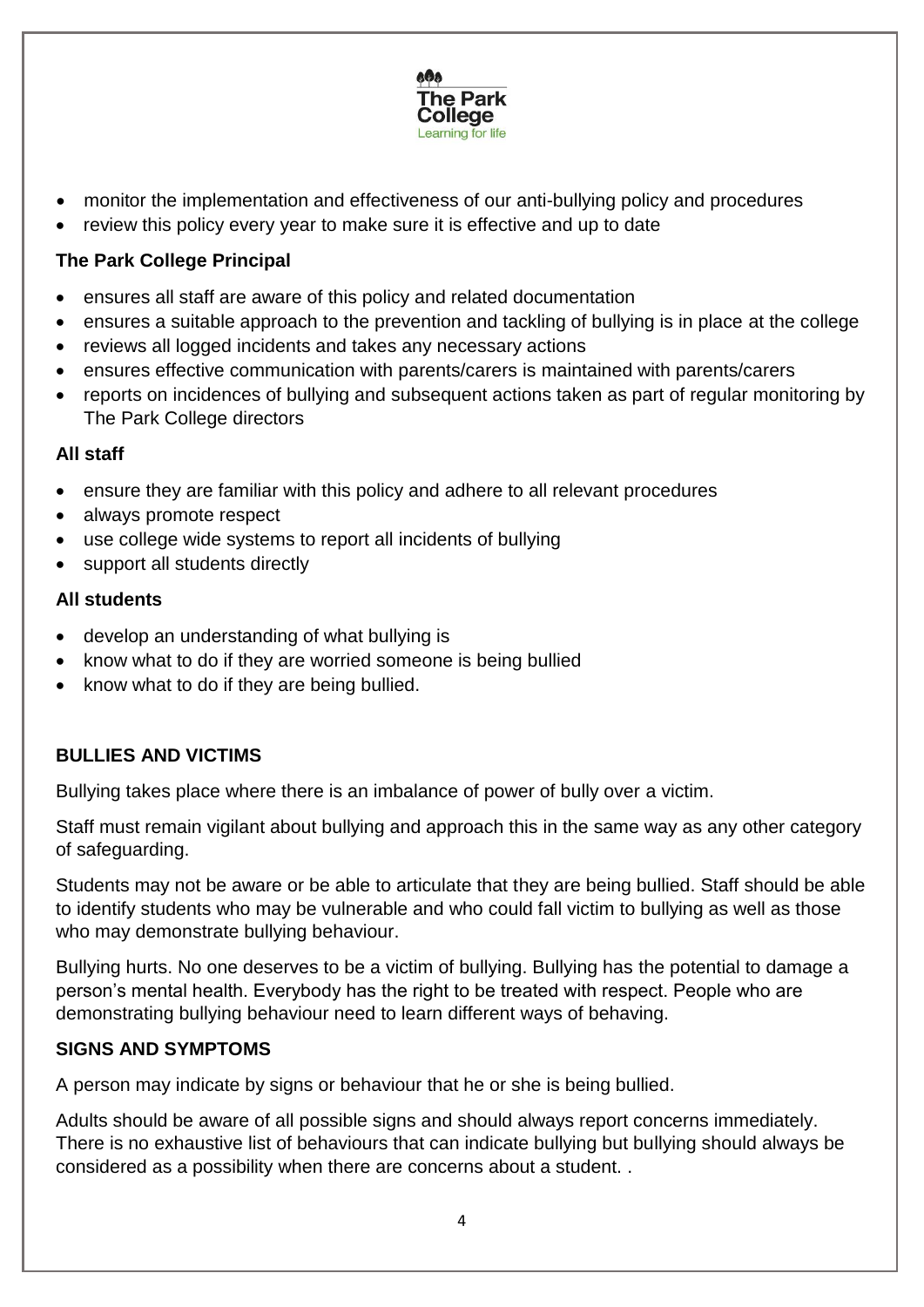

Student safety is monitored through regular student questionnaires, parent/carer surveys and direct interaction between college staff, students and their families.

#### **PROCEDURE**

Where bullying does occur, students and parents/carers are encouraged to report it. All reports will be followed up. The Park College Principal:

- operates a reporting and recording procedure
- deals with all reports speedily, fairly and positively
- takes account of the evidence and all views
- provides anonymity for the victim whenever possible
- offers advice and support to the victim
- offers advice and support to the person/s demonstrating bullying behaviour, in order to support them to change their behaviour
- ensures that all involved are kept informed
- responds to bullying behaviours in line with The Park College Student Behaviour Policy.

When necessary the Principal will inform other key college staff and relevant external agencies.

#### **PREVENTING BULLYING**

The Park College training programmes teaches students to:

- understand what bullying is
- recognises signs of bullying
- know what to do if they are being bullied
- know what to do if they think someone else is being bullied.

Students develop this understanding through direct instruction in the Social Communication in the Workplace curriculum.

Staff actively encourage students to respect themselves, each other and their environment. Staff regularly discuss bullying and develop students' confidence to discuss bullying. Expectations of behaviour are regularly reinforced. Staff remain alert to the dynamics between students.

Staff record and report every incidence of bullying.

Racist, sexual or homophobic bullying, and bullying related to religious belief or creed, must be reported directly to the Principal and the Designated Safeguarding Lead (DSL).

Incidents involving an immediate threat to the safety of a student should also be reported directly to the Principal.

All staff have a responsibility to report general incidences of suspected bullying on a behaviour incident form.

Confirmed cases of bullying must be recorded and monitored by the Principal. All incidents of bullying will be discussed with all relevant staff and parents/carers of the students involved, in